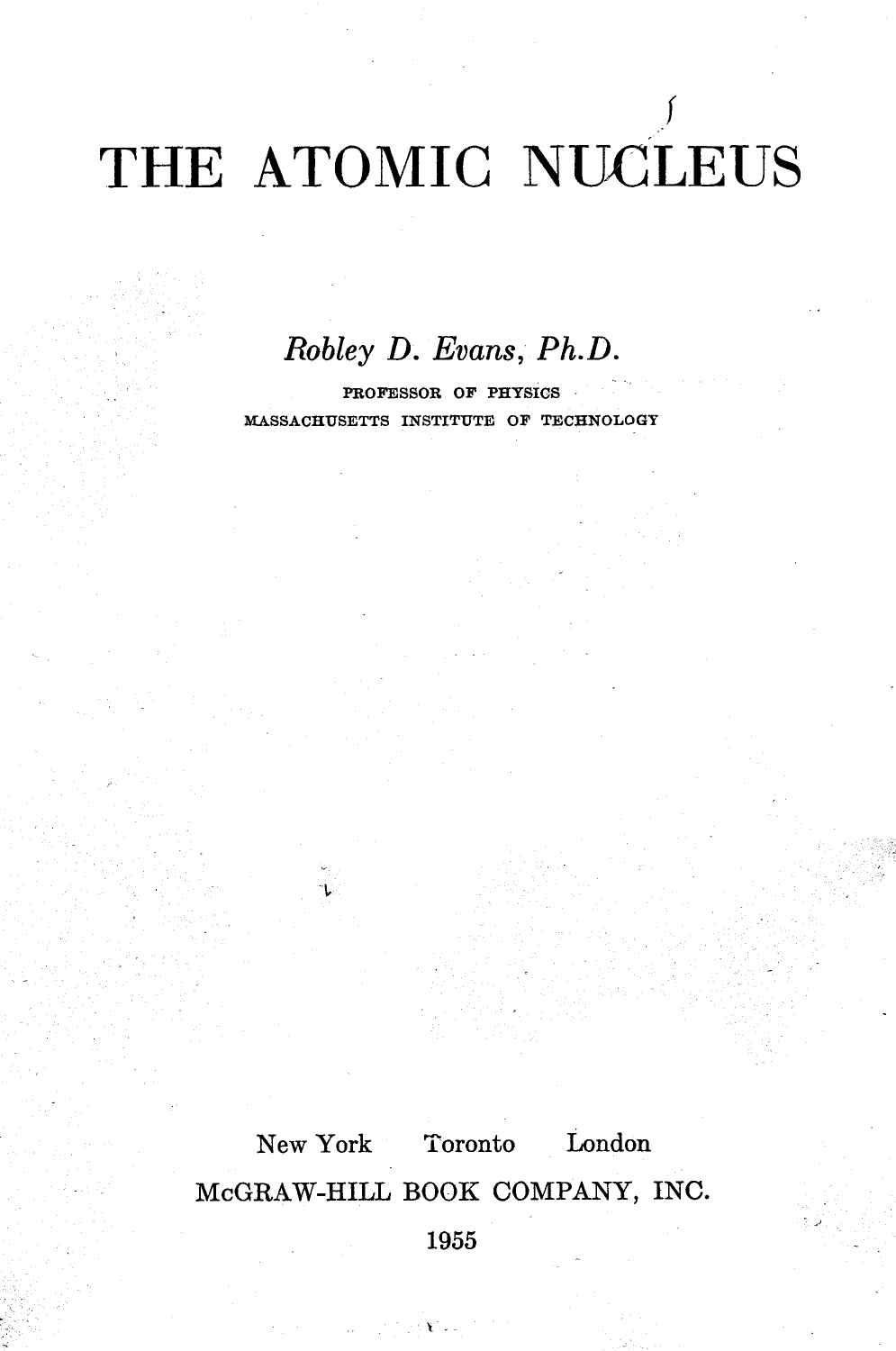#### CHAPTER 20

## Radiative Collisions of Electrons with Atomic Nuclei

, " .- ,/ /

The discovery of a continuous X-ray spectrum, or bremsstrahlung, which results from the *inelastic* collision of electrons with nuclei was the first step in the beginning of a new era in physics. Röntgen in 1895 first reported these mysterious rays, whose investigation was to lead into the field known today as "modern physics."

X rays are divided into two main types: (1) the line spectra, or characteristic spectra, which are electromagnetic radiations given off by an atom as it fills vacancies in a  $K, L, M, \ldots$ , shell; and (2) the continuous spectra, or bremsstrahlung, which are associated with the deflection of incident charged particles by the coulomb fields of nuclei.

### 1. Theory of Bremsstrahlung

 $\mathbf{r} = \mathbf{r} \cdot \mathbf{r}$  , where  $\mathbf{r} = \mathbf{r} \cdot \mathbf{r}$  , where  $\mathbf{r} = \mathbf{r} \cdot \mathbf{r}$ 

a. Classical Considerations. According to classical theory, whenever a charge experiences an acceleration it will radiate. Therefore, whenever an incident charged particle is deflected from its path or has its velocity changed, it should emit electromagnetic radiation whose amplitude is proportional to the acceleration. The acceleration produced by a nucleus of charge  $Ze$  on a particle of charge  $ze$  and mass  $M$  is proportional to  $Zze^2/M$ . Thus the intensity, which is proportional to the square of the amplitude, will vary as  $Z^2z^2/M^2$ .

Thus the total bremsstrahlung per atom varies as the square of the atomic number of the absorbing material-a fact that is well confirmed by experiment. We also see that the total bremsstrahlung varies inversely with the square of the mass of the incident particle. Therefore protons and  $\alpha$  particles will produce about one-millionth the bremsstrahlung of an electron of the same velocity. The  $\mu$  meson, at first thought to be an electron in cosmic-ray studies, owes its discovery to the fact that its radiative losses were far too small for an electron. It was later found to have a rest mass about  $212m_0$ , which would mean its radiative losses are about 40,000 times smaller than the losses of an electron of the same velocity. Because of this strong mass dependence, bremsstrahlung is almost completely negligible for all swift particles other than electrons.

In an individual deflection by a nucleus, the incident particle can radiate any amount of energy from zero up to its total kinetic energy  $T$ .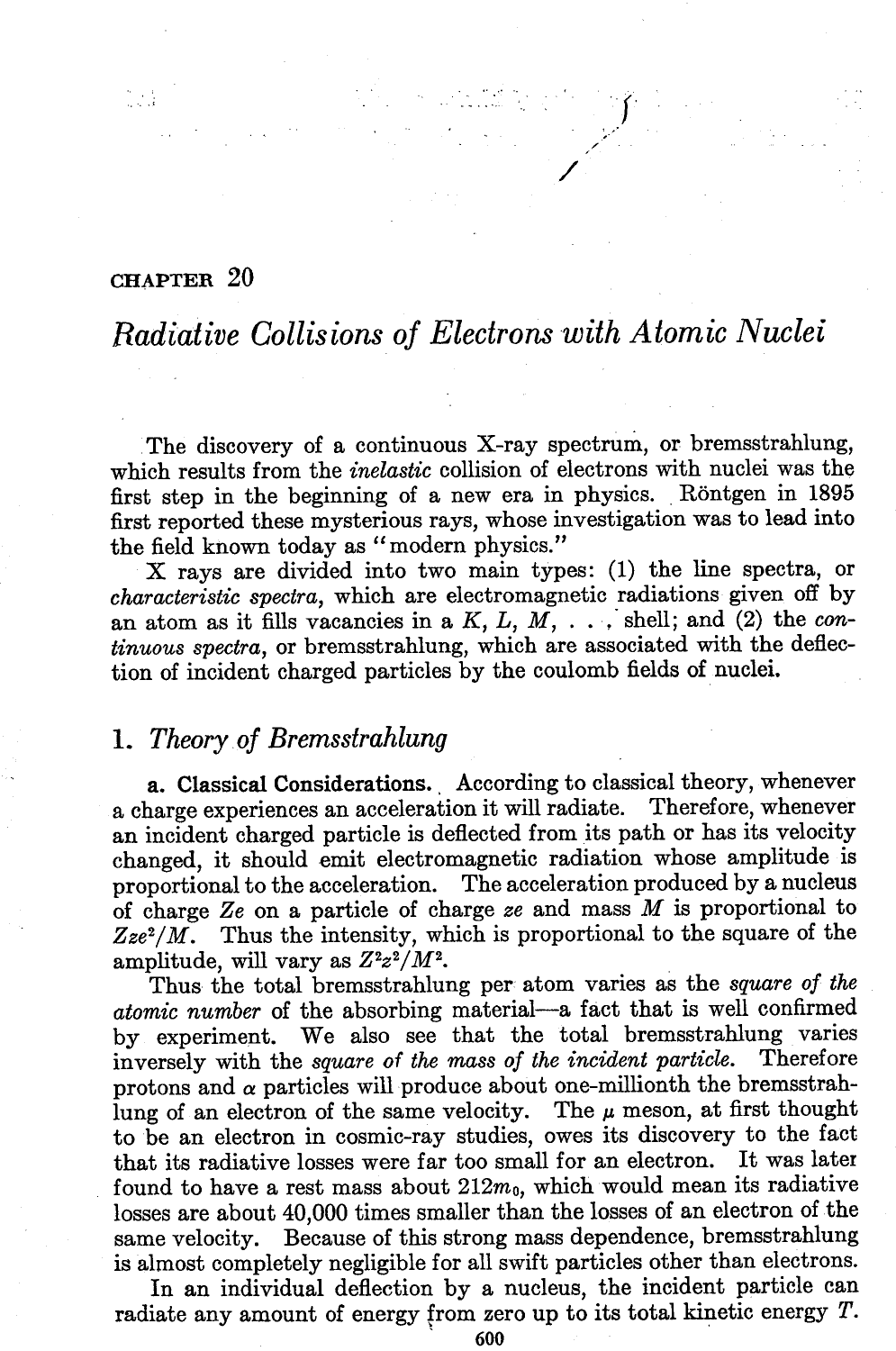Thus the maximum quantum energy  $(h\nu)_{\text{max}}$  at the short wavelength limit of the continuous X-ray spectrum is

$$
(h\nu)_{\max} = T \tag{1.1}
$$

This relationship was established experimentally by Duane and Hunt (D40) in 1915 and is known as Duane and Hunt's law.

b. Quantum-mechanical Theory of Bremsstrahlung. The deflection of a swift electron of velocity  $V = \beta c$ , rest mass  $m_0$ , by a nucleus of charge Ze falls in the domain of  $Z/137\beta \ll 1$ , if Z is not too large. This puts the interaction into the familiar "blackout" domain, where the true character of the interaction may differ from that which would be deduced from classical mechanics. In a quantum-mechanical treatment we have seen that the first approximation of Born's method calls for neglecting  $Z/137\beta$  compared with unity. Born's first approximation is therefore applicable to the problem of bremsstrahlung, except for initial or final electrons of very low velocity.

The quantum-mechanical theory for the bremsstrahlung of relativistic electrons has been developed by Bethe and Heitler (B49, B39, H29) and others, using Dirac's relativistic theory of the electron and the first approximation of Born. Bethe and Maximon (B51) have derived the differential cross section without use of the Born approximation but under the analogous limitations of  $T \gg m_0c^2$  and  $(T - h\nu) \gg m_0c^2$ . The nonrelativistic theory has been developed by Sommerfeld (S61), using exact wave functions, and his equations have been integrated over all angles by Weinstock (WI8), for comparison with experiment (H23).

In quantum-mechanical theory, a plane wave representing the electron enters the nuclear field; is scattered, and has a small but finite chance of emitting a photon. The electron is acted on by the electromagnetic field of the emitted photon, as well as by the coulomb field of the nucleus. The intermediate states of the system involve the negative energy states which characterize the Dirac electron theory. The theory of bremsstrahlung is intimately related to the theory of electron pair production (Chap. 24, Sec. 2) by energetic photons in tho fiold of a nucleus.

Because the radiative process involves the coupling of the electron with the electromagnetic field of the emitted photon, the cross sections for radiation are of the order of  $\frac{1}{137}$  times the cross sections for elastic scattering. Most of the individual defloctions of incident electrons by atomic nuclei are elastic. In only a small number of instances is a photon emitted.

Recall that radiative forces were not taken into account in Mott's theory of the elastic scattering of electrons by nuclei (Chap. 19). that theory, the influence of energy losses by radiation cannot be taken into account, because the probability that the deflected electron will radiate is of the order of  $2\pi e^2/hc = \frac{1}{137}$ , and such terms are neglected in comparison with unity in the first-order perturbation theory (Born approximation) used to develop the theory of elastic scattering. The influence of radiative losses on elastic collisions is estimated to be less than 2 or 3 per cent  $(M66)$ .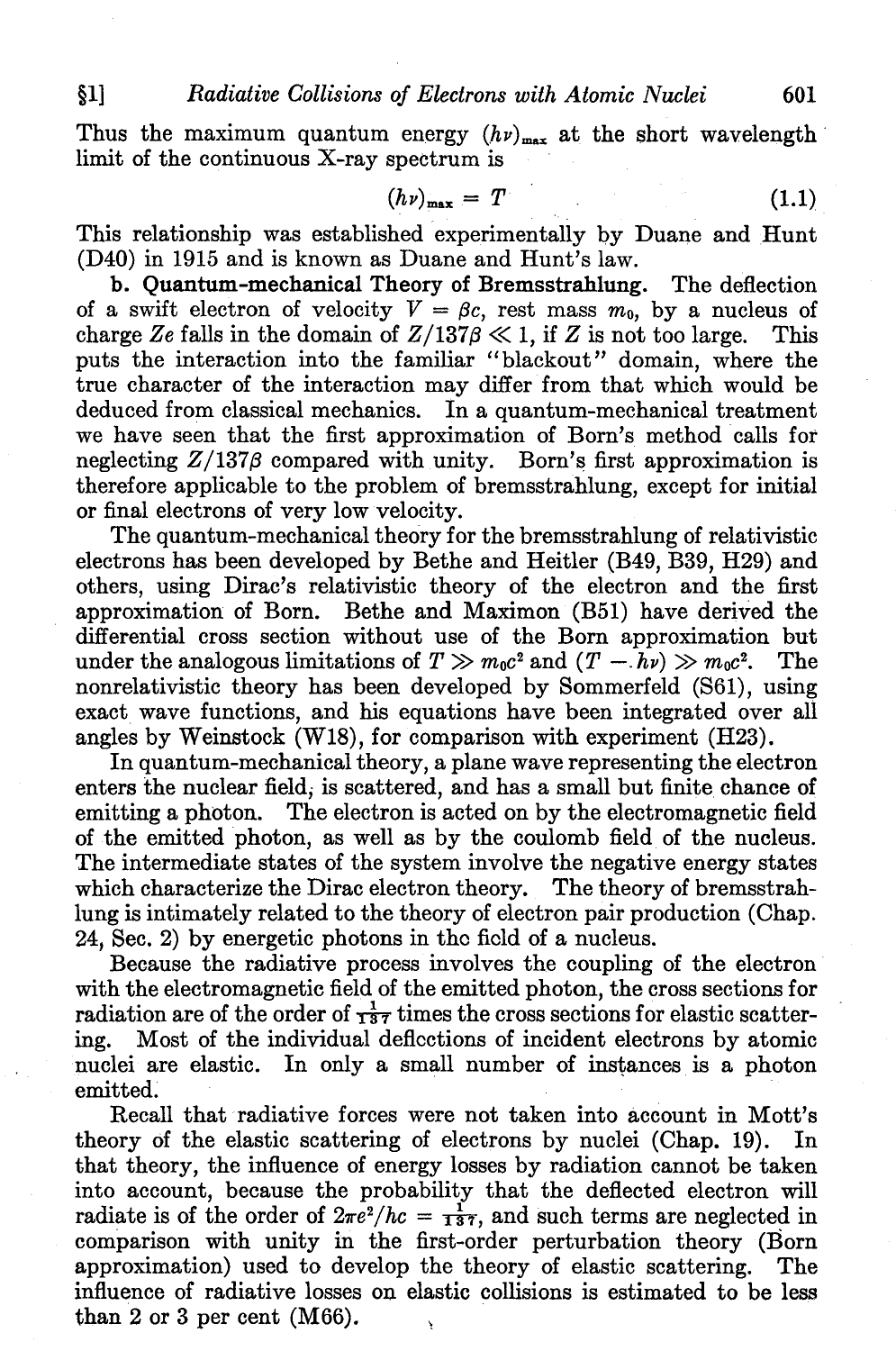#### $602$   $\qquad \qquad$  The Atomic Nucleus  $\qquad \qquad$  [CH, 20

 $Comparison$  with. Classical Theory. The classical theory of bremsstrahlung incorrectly predicted the emission of radiation in every collision in which an electron is deflected. Yet for the averages over all collisions, the classical (p. 176 of H29) and the quantum-mechanical cross sections are of the same order of magnitude, namely,

$$
\sigma_{\rm rad} \sim \frac{Z^2}{137} \left(\frac{e^2}{m_0 c^2}\right)^2 \qquad \rm cm^2/nucleus \tag{1.2}
$$

In the quantum-mechanical model there is a small but finite probability that a photon will be emitted each time a particle suffers a deflection; however, this probability is so small that usually no photon is emitted. In the few collisions which are accompanied by photon emission, a relatively large amount of energy is radiated. In this way the quantum theory replaces the multitude of small classical energy losses by a much smaller number of larger energy losses, the averages being about the same in the two theories. Of course, the spectral distributions are very different in the two models. All experimental results are in agreement with the quantum-mechanical model.

Angular Distribution. In the radiative collision, the initial momentum of the incident electron becomes shared between the momenta of three bodies: the residual electron, the atomic nucleus, and the emitted photon. Therefore the photon can have any momentum and the corresponding energy up to  $h\nu_{\text{max}} = T$ . The momentum  $h\nu/c$  of a photon is generally very small compared with the momentum of an electron having the same energy. Only at extreme relativistic energies do these momenta become equal. For the radiative collisions of moderate-energy electrons, momentum is substantially conserved between the nucleus and the deflected electron. The photon carries relatively only. a very small momentum and can be emitted in any direction. At extreme relativistic energies, however, both the photon and the residual electron tend to proceed in the same direction as the incident electron. The average angle between the direction of the incident electron and the emitted quantum is then of the order of  $m_0c^2/T$  (B39, S10). The largeangle distribution of the bremsstrahlung from very-high-energy electrons is available from the calculations by Hough (H64).

Effects of Nuclear Radius and of Screening. In general, the bulk of the radiation losses of electrons occurs at relatively large distances from the nucleus. As in the case of elastic scattering, the major contributions arise from a region which is much farther from the nucleus than would be given by classical considerations. The dominant contributions to the radiative cross section come from distances of the order of the rationalized Compton wavelength  $\hbar/m_0c$  (= 385  $\times$  10<sup>-13</sup> cm) and larger (B49). For much smaller distances, the corresponding scattering volume is small; at much larger distances, the scattering is reduced by interference. At extreme relativistic energies, say,  $> 10$ -Mev electrons and in heavy atoms, the radiative losses at very large distances from the nucleus are

'!